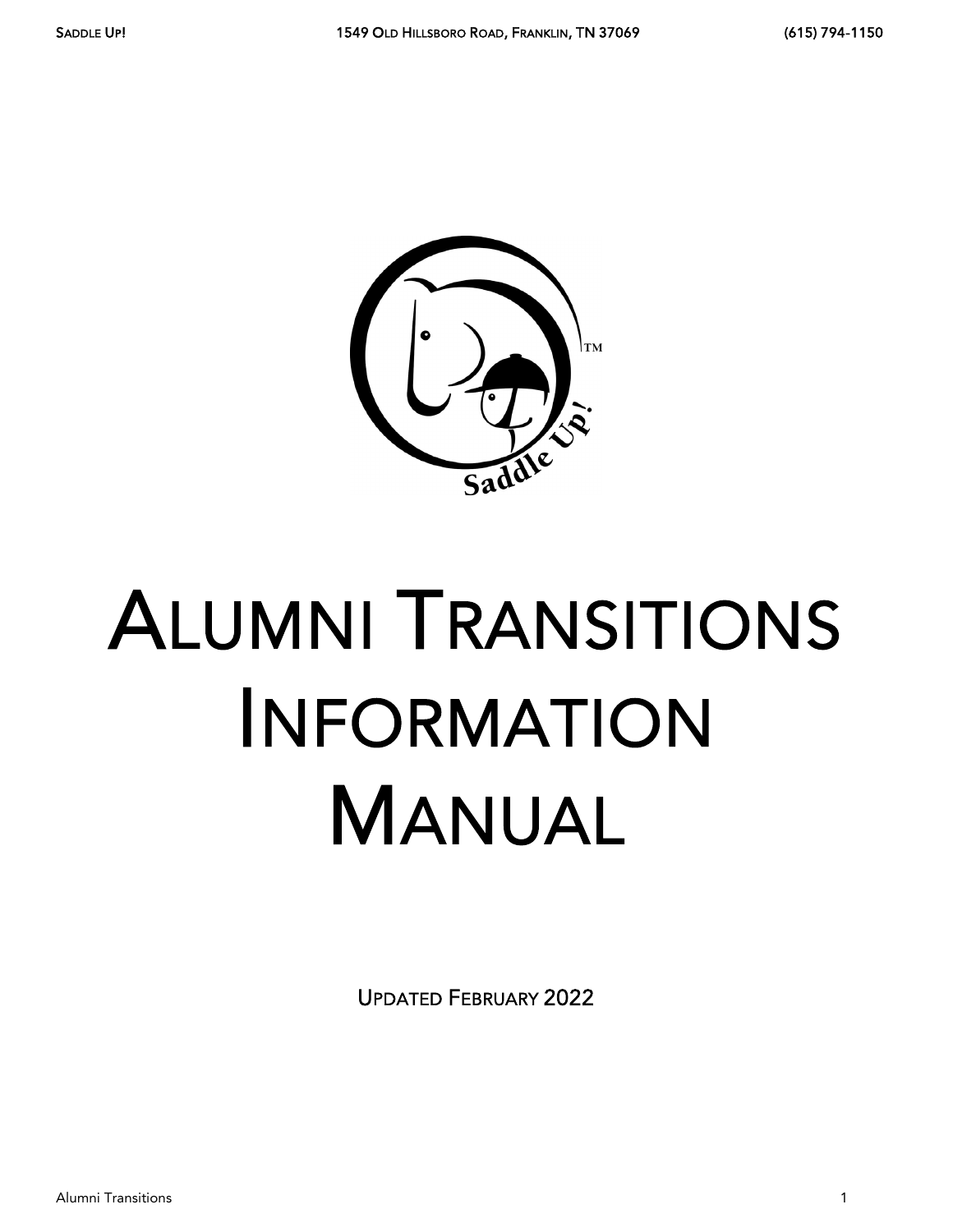

## ALUMNI TRANSITIONS INFORMATION MANUAL TABLE OF CONTENTS

| Program Information             | 3  |
|---------------------------------|----|
| Cost & Financial Responsibility | 4  |
| Proper Attire                   | 4  |
| Paperwork Requirements          | 4  |
| Attendance                      | 5. |
| Parent Supervision              | 5  |
| <b>Field Trips</b>              | 5  |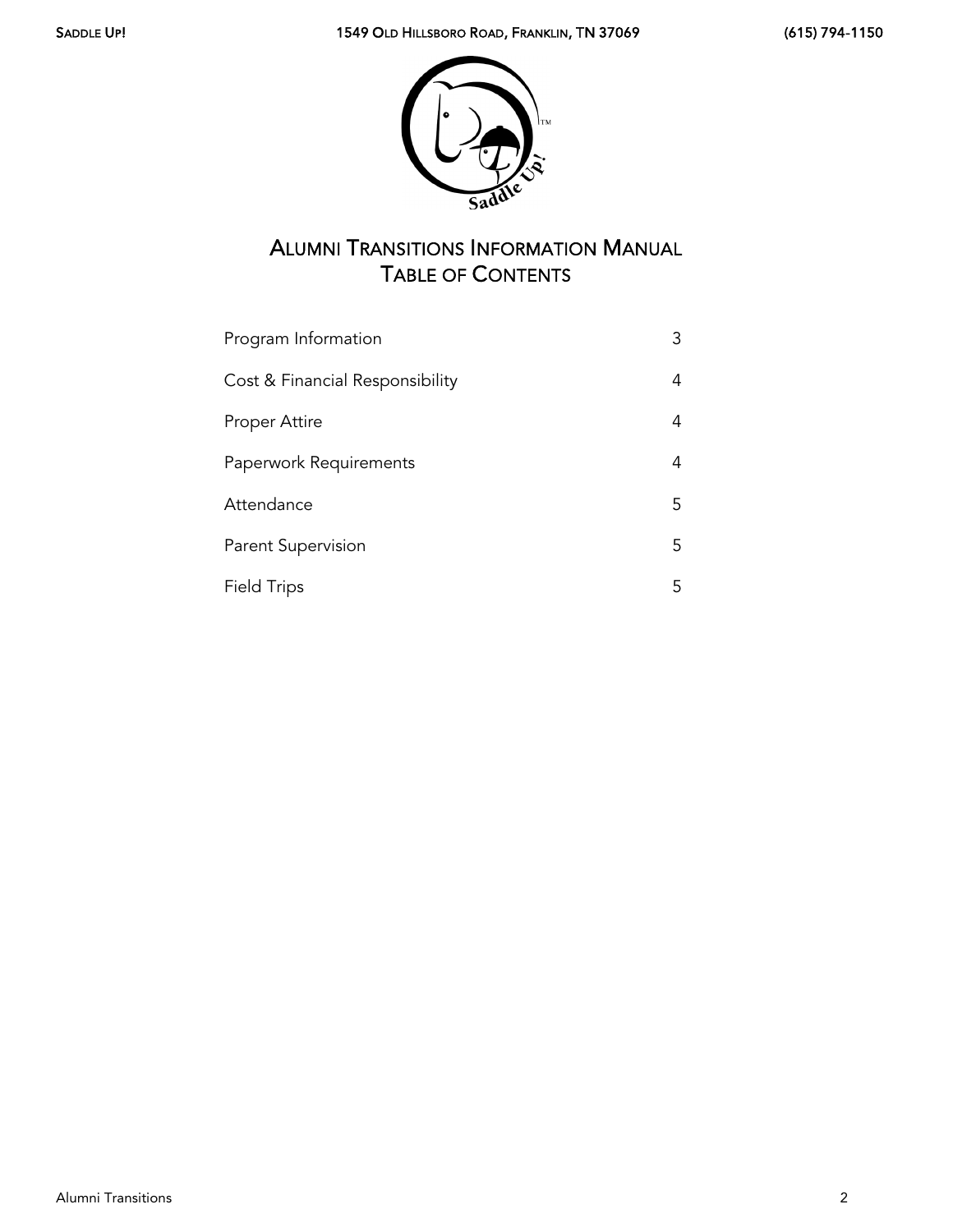### ALUMNI TRANSITIONS PROGRAM INFORMATION

Saddle Up!'s Alumni Transitions (AT) program is for Saddle Up! Graduates where they continue their Adaptive Riding education and combine it with vocational and job skills to enhance their quality of life and community impact. During a lesson, our PATH International Certified Instructor will lead graduates in a 1.5 hour lesson that includes grooming, tacking, riding, and vocational skills. Our Alumni Transitions program serves youth with disabilities from the age of 19 through their 26th birthday.

#### PROGRAM STRUCTURE

Saddle Up's Alumni Transitions program is a year round program where Saddle Up! Graduates from the age of 19 through their 26th birthday get to work on their mounted riding skills, unmounted horsemanship skills, and life skills. The philosophy of the group is "Learning, Helping, & Riding." Participants are assigned to a weekly, 1.5 hour lesson led by a PATH International Certified Instructor. Lessons operate during the day (no evening or weekend lessons available) and include up to 3 participants.

#### PROGRESS & GOALS

Alumni Transitions uses RIDES® for assessing mounted and unmounted horsemanship skills. For more information, visit our RIDES® informational page. Additional goals are set for participants based on additional life skills being incorporated into the Helping portion of their lesson. At the end of each lesson, participants add to their Alumni Transition learning notebook in order to track their skills and knowledge, as well as share their progress with parents/guardians.

#### **ELIGIBILITY**

- Participants must be between the age of 19 and 26 years old, have a documented disability, and be a graduate of Saddle Up!'s Adaptive Riding program.
- Participants must be able to have proper head, neck, and trunk control to sit upright on the horse.
- Participants over the weight limit of Saddle Up! horses (current max weight limit is 215 lbs for mounted activities) can participate in the unmounted and vocational activities.
- Participants must also have the ability to participate in a group, follow directions, and perform job responsibilities.
- Saddle Up! follows the PATH International Precautions and Contraindications for determining eligibility for our programs.
- Eligibility and program placement will be determined by reviewing the participant's paperwork and completing a New Participant Assessment. There is a \$30 charge for the New Participant Assessment. If the child has already completed a New Participant Assessment for the Adaptive Riding program, then another assessment is not necessary.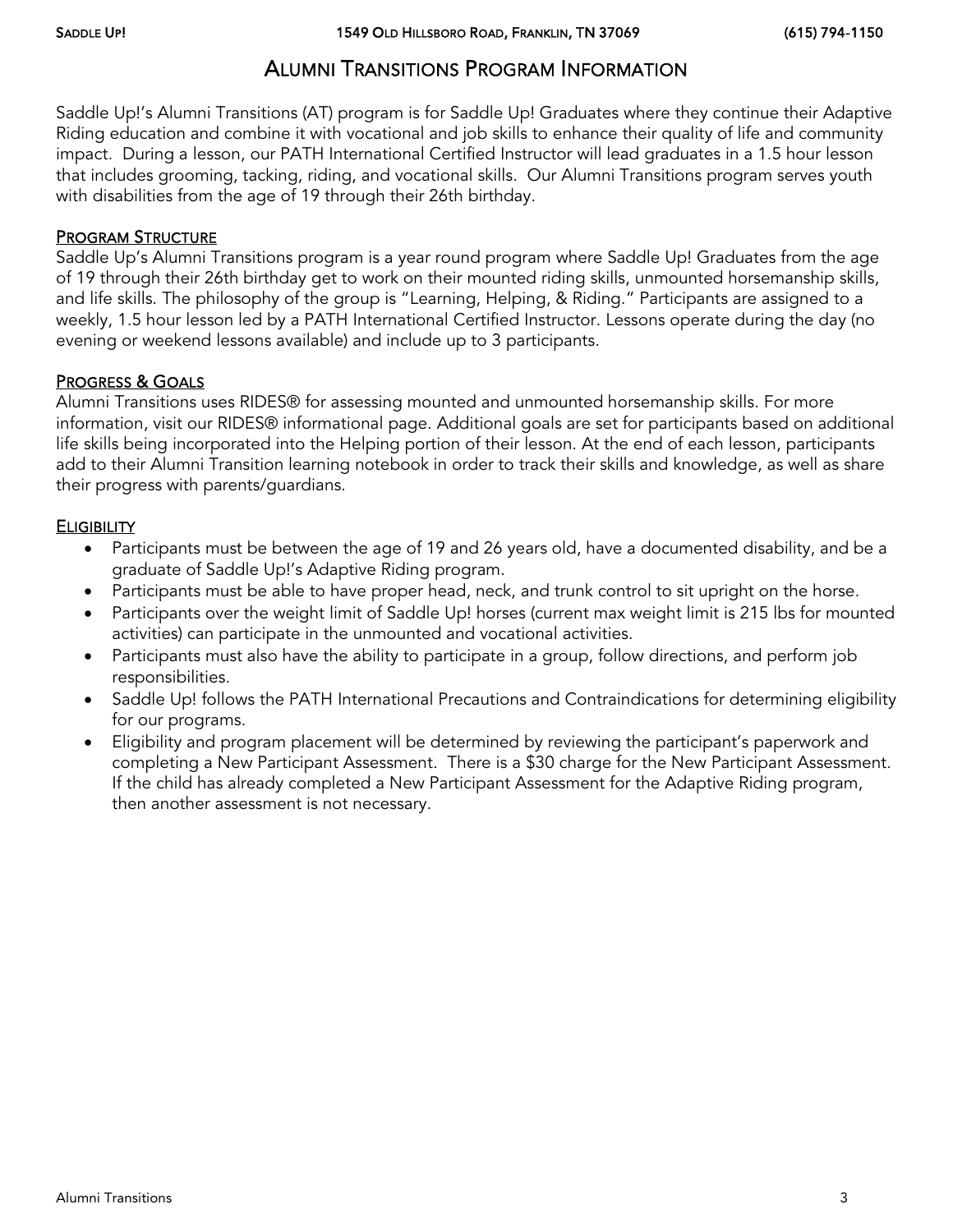## PROGRAM COST & FINANCIAL RESPONSIBILITY

#### PROGRAM COST

- \$50 fee per lesson
- \$25 per session registration fee

#### FINANCIAL RESPONSIBILITY

- Payments for the Alumni Transitions program are charged in a lump sum to cover up to 6-8 weeks of riding.
- Spring and fall session fees are broken into 3 payments per session with the first being due at the time of registration along with the \$25 non-refundable, registration fee. The  $2^{nd}$  and  $3^{rd}$  payment dates will be communicated prior to the start of the session.
- Summer fees are broken into 2 payments, the first being due at the time of registration along with the \$25 non-refundable, registration fee. The 2<sup>nd</sup> payment is due the first day your child's scheduled summer program.
- Payment must be submitted prior to the participant receiving services.
- If you get behind on payments, we cannot register your child for the upcoming session until the outstanding balance is paid in full.
- Financial Aid: We do not want cost to deter your child from participating in this program, so please contact our Program Administrator if you need financial aid considerations.
	- o Program discounts are based on a sliding scale and applicants will need to complete paperwork to apply.
	- o Financial Aid can only be available for one program per participant. If your child is participating in more than one program, please let us know where you would like to apply your financial aid.
- Financial Aid Support: If you would like to donate to our Financial Aid Fund, you can bring your donation into the office or visit the DONATE tab on our website at [www.saddleupnashville.org.](http://www.saddleupnashville.org/)

## PROPER ATTIRE

If your child arrives at a lesson without the proper attire we reserve the right to not allow him/her in the barn and/or on a horse for their safety.

- ASTM-SEI Riding Helmet Please purchase one that fits your child according to the Helmet Fit Guidelines in the Parent Information Manual.
- Long pants such as Jeans or Riding Pants.
- Closed toe shoe such as boots or tennis shoes. A riding boot with a heel would be ideal.
- Cold Weather Gear (when appropriate) such as gloves, jacket, etc. Jackets/coats must be zipped or fastened.
- No loose or dangling clothing or jewelry (i.e. scarves, necklaces, bangle earrings, etc.).

## PAPERWORK REQUIREMENTS

- Paperwork must be completed prior to beginning a program or interacting with a horse.
- Participants must complete all registration paperwork and submit deposits/payments in order to register for the session.
- All participants are required to have a completed Participant Release annually.
- All participants are required to have an updated Physician's Statement form every two years.